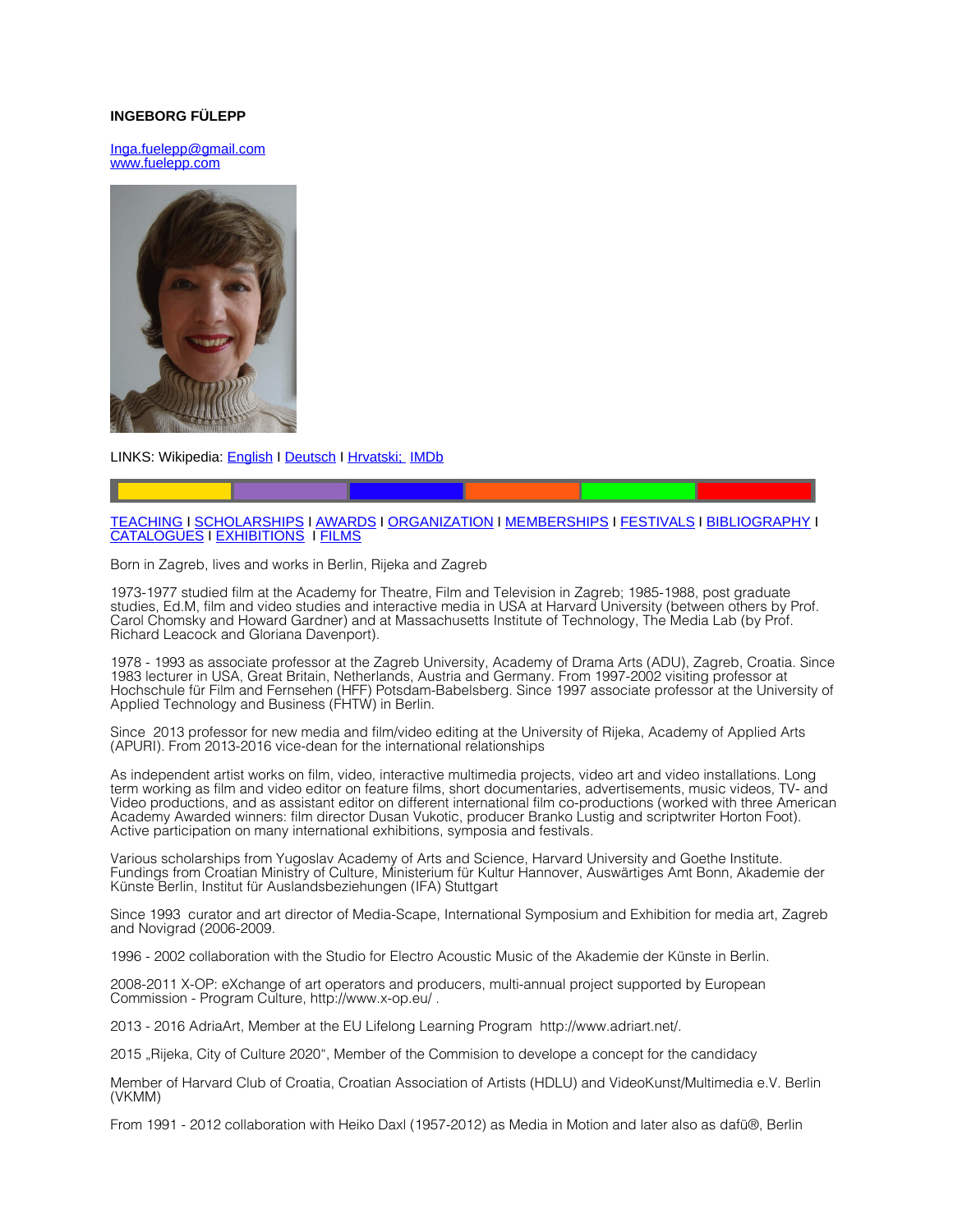<span id="page-1-2"></span>TEACHING

 [TEACHING](#page-1-2) I [SCHOLARSHIPS](#page-1-1) I [AWARDS](#page-1-0) I [ORGANIZATION](#page-2-0) I [MEMBERSHIPS](http://Mmberships/) I [FESTIVALS](#page-3-0) I [BIBLIOGRAPHY](#page-4-0) I  [CATALOGUES](#page-5-0) I [EXHIBITIONS](#page-6-0) I [FILMS](#page-6-0)

**University of Rijeka, Academy of Applied Art,** professor, professor, New Media and Film/Video Editing **University of Applied Technology and Business Berlin**, (D), associate professor, Multimedia: Technique and Design, since 2004, AV Media (1997 – 2003)

**University of Applied Science, School of Multimedia Art,** Salzburg (A), l associate professor, video editing / Video Authoring, 2002 – 2003

**Zagreb University, Academy of Drama Art (ADU)**, lectures on digital editing, video compositing, 2004, 2ßß3, 2001, 1998

**Technical University Cottbus,** (D), lecturer, seminars on design of interactive media, 1998 / 1999 **University for Film and Television (HFF),** Potsdam- Babelsberg, (D), guest professor / lecturer, courses on new media art, 1997 - 2002

**University of Applied Science,** Würzburg, Department for Design, Würzburg, (D), associate professor, video editing, 1995 / 1996; 1992 - 1993

**Akademie der Künste,** International Summer Academy Berlin, (D), workshop: "Stories of the Future - Designing Strategies of Interactive Films", 1994

**German Film and Television Academy Berlin (DFFB),** (D), associate professor, video production, 1994 **Academie beeldende Kunsten, School of Arts**, Maastricht, (NL), associate professor, video editing, 1994 **Tilburg Polytechnic, School of Arts**, Tilburg, (NL), guest lecturer, seminars on video editing, 1993 **Boston Film and Video Foundation**, Boston, (USA), workshops on film editing, 1987 / 1988 **Tufts University,** Experimental College, Medford, (USA), guest lecturer: "Novels into Movies", 1987

**Northeastern University**, Department for Film Studies, Boston, (USA), associate professor, film theory and film history, 1986 - 1988

**St. Martin's School of Art**, **Department for Experimental Film**, London (GB), workshops on film editing, 1983 / 1984

**Zagreb University, Academy of Drama Art ADU),** (before Academy for Theatre, Film and Television, Department for Film Editing, Zagreb, (HR), aassociate professor, Film and Video Editing, 1978 - 1993

### <span id="page-1-1"></span>**SCHOLARSHIPS / FUNDINGS Selection**

 [TEACHING](#page-1-2) I [SCHOLARSHIPS](#page-1-1) I [AWARDS](#page-1-0) I [ORGANIZATION](#page-2-0) I [MEMBERSHIPS](http://Mmberships/) I [FESTIVALS](#page-3-0) I [BIBLIOGRAPHY](#page-4-0) I  [CATALOGUES](#page-5-0) I [EXHIBITIONS](#page-6-0) I [FILMS](#page-6-0)

**Institut für Auslandsbeziehungen** (IFA), Stuttgart (D), 2001 **Akademie der Künste,** Summer Academy, Berlin, (D), 1997 **Auswärtiges Amt**, Bonn (D), 1997 / 1998 **Ministerium für Kultur**, Hannover (D), 1993 - 1996 **Ministartvo Kulture**, Zagreb (HR), 1993 - 1999 **Goethe-Institut,** Zagreb (HR), 1993 / 1994 **Goethe-Institut**, Berlin, (D), 1992 **Schuman Fellowship**, Harvard University (USA), 1988 **Zlatko and Joyce Balokovic Fund**, Yugoslav Academy of Science and Art, Zagreb (YU), 1985 / ^986 **Edmond J. Curley Fellowship,** Harvard University (USA), 1986 / 1987 **Goethe-Institut**, Schwäbisch-Hall (D) 1982

## <span id="page-1-0"></span>**AWARDS Selection**

 [TEACHING](#page-1-2) I [SCHOLARSHIPS](#page-1-1) I [AWARDS](#page-1-0) I [ORGANIZATION](#page-2-0) I [MEMBERSHIPS](http://Mmberships/) I [FESTIVALS](#page-3-0) I [BIBLIOGRAPHY](#page-4-0) I  [CATALOGUES](#page-5-0) I [EXHIBITIONS](#page-6-0) I [FILMS](#page-6-0)

**"International Media Art Award"** Karlsruhe, SWR / ZKM", Germany, Nomination for the project "CD-ROM Vortex" von Heiko Daxl, collaboration on the project, 2000

**"Max Ophüls Preis",** Saarbrücken for the film "Müde Weggefährten", collaboration on the film as film editor 1997 **"Great Silver Arena",** Yugoslav Film Festival in Pula, Croatia, for the film "Summer to Remember", collaboration on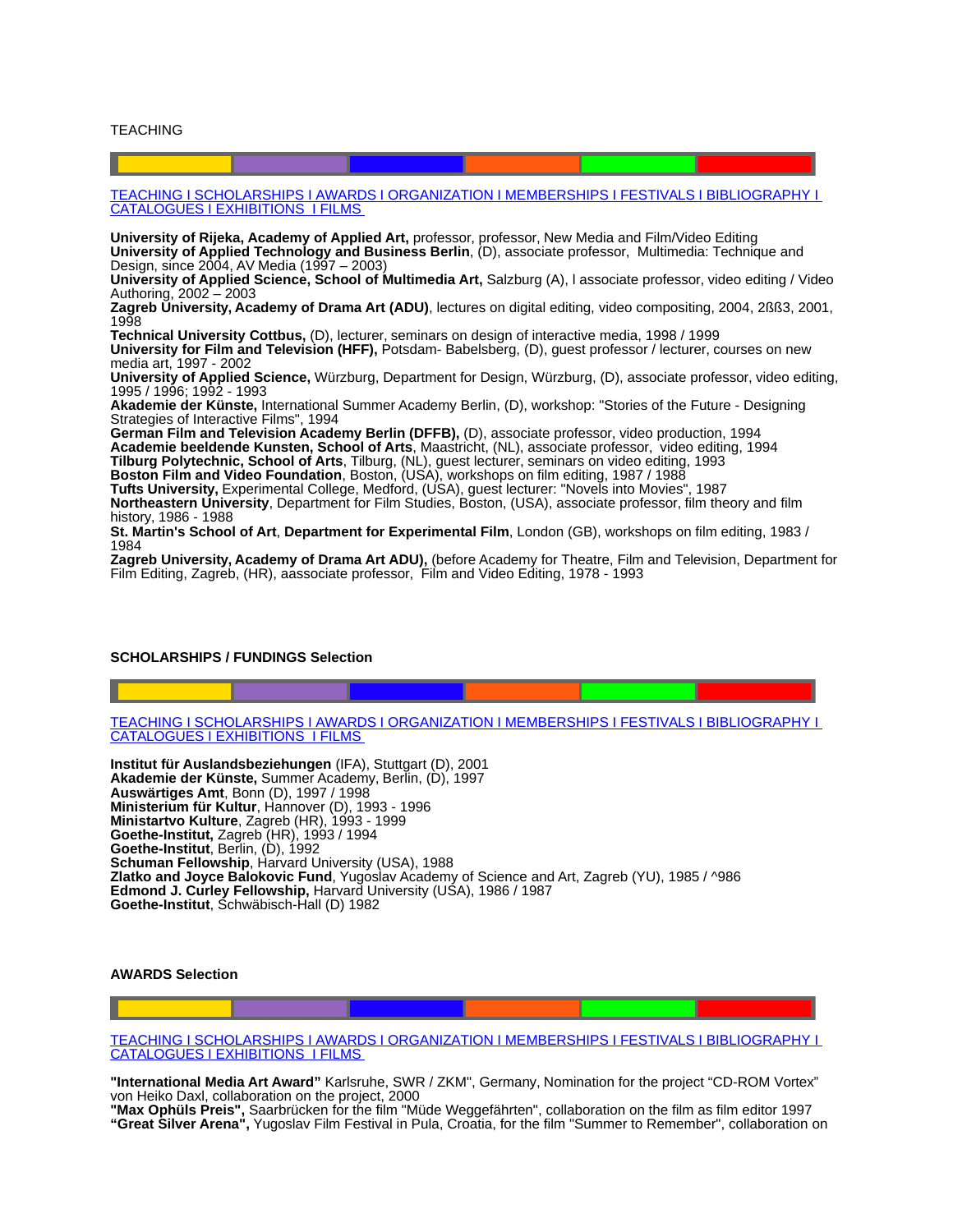the film as film editor film editor, 1990

**"Grand Prix",** Paris, France and "UNESCO Festival Award" for the Film "Consecration of a Place", collaboration on the film as a film editor, 1990

**"Prix du public",** Lausanne, France, award for the film "Consecration of a Place", collaboration on the film as film editor, 1987

**"Prevost Award",** Yugoslav Film Festival, Pula, (YU), award for editing of "The Mad House", 1979

## <span id="page-2-0"></span>**ORGANIZATION**

 [TEACHING](#page-1-2) I [SCHOLARSHIPS](#page-1-1) I [AWARDS](#page-1-0) I [ORGANIZATION](#page-2-0) I [MEMBERSHIPS](http://Mmberships/) I [FESTIVALS](#page-3-0) I [BIBLIOGRAPHY](#page-4-0) I  [CATALOGUES](#page-5-0) I [EXHIBITIONS](#page-6-0) I [FILMS](#page-6-0)

2014 **Media-Scape**, Museum of Modern and Contemporary Art Rijeka, custos

2013 Breaking Timeline, University of Applied Sciences, Karlsruhe, custos

2013 **Kroatien Kreativ**, Medienkunst aus Kroatien

2009 - 2012

**X-OP EU Project**; Partners: Kibla, (SI), Museo Lapidarium, (HR), Taidekoulu MAA (FI), Media in Motion (DE), Apartment Project (TR), Egon March Institute (SI), Instituto Politecnico de Tomar (PT), Rahmenwerk Ev (AT), CIANT (CZ), MOKS (EE)

**Media-Scape Zagreb,** Croatia 2010, Croatian Association of Artists (HDLU) and Museum of Contemporary Art (MSU) Zagreb

**"Pixxelpoint"** Festival, Nova Groica, Slovenia, 2010, Publisher Mesna Galerija Nova Grrica, Slovenia

2009

ConcentArt e.V., Berlin (D), X-OP European Project, International Conference, "True Art / Truely Merchandise", ornanizers (IF, HD)

### 2006 - 2008

**Media-Scape Novigrad**, Symposium and Exhibition for Art, Media and Audio- Visual Culture, Zagreb (HR), curators (IF, HD), Niksa Gligo, Zagreb Universität, Jerica Ziherl, Museum Lapidarium and GaleryRIGO, Novigrad

2006 - 2008

**Strictly Berlin**, Ausstellung für Kunst und Medien, Berlin, (D), Since 2006

Layers of Water, Vis (HR), International Video Workshop (HD, IF, Alfred Banze), 2003

1993-1999

**Media-Scape**, Symposium und Ausstellung für Kunst, Medien und Audio-Visuelle Kultur, Zagreb, (HR),

1988

**Conference on Cognitive Theory and the Humanities**, Boston, USA, Konference Ko-ordinatorr, Co-Chairs Joseph Weizenbaum (MIT), Ines Hedges (NU) Boston (MA)

1985

**Experimental Film and Video Aer**, Academy of Theater, Film and TV, Zagreb, (HR), 1980-1985

### **MEMBERSHIPS**

 [TEACHING](#page-1-2) I [SCHOLARSHIPS](#page-1-1) I [AWARDS](#page-1-0) I [ORGANIZATION](#page-2-0) I [MEMBERSHIPS](http://Mmberships/) I [FESTIVALS](#page-3-0) I [BIBLIOGRAPHY](#page-4-0) I  [CATALOGUES](#page-5-0) I [EXHIBITIONS](#page-6-0) I [FILMS](#page-6-0)

**Croatian Association of Artists (HDLU) Zagreb** 

**Harvard Club of Croatia**, seit 2000

**X-OP**: Experts Operators Group, European Comnty, Brüssel (Czech Republic, Croatia, Estonia, Germany, Norway,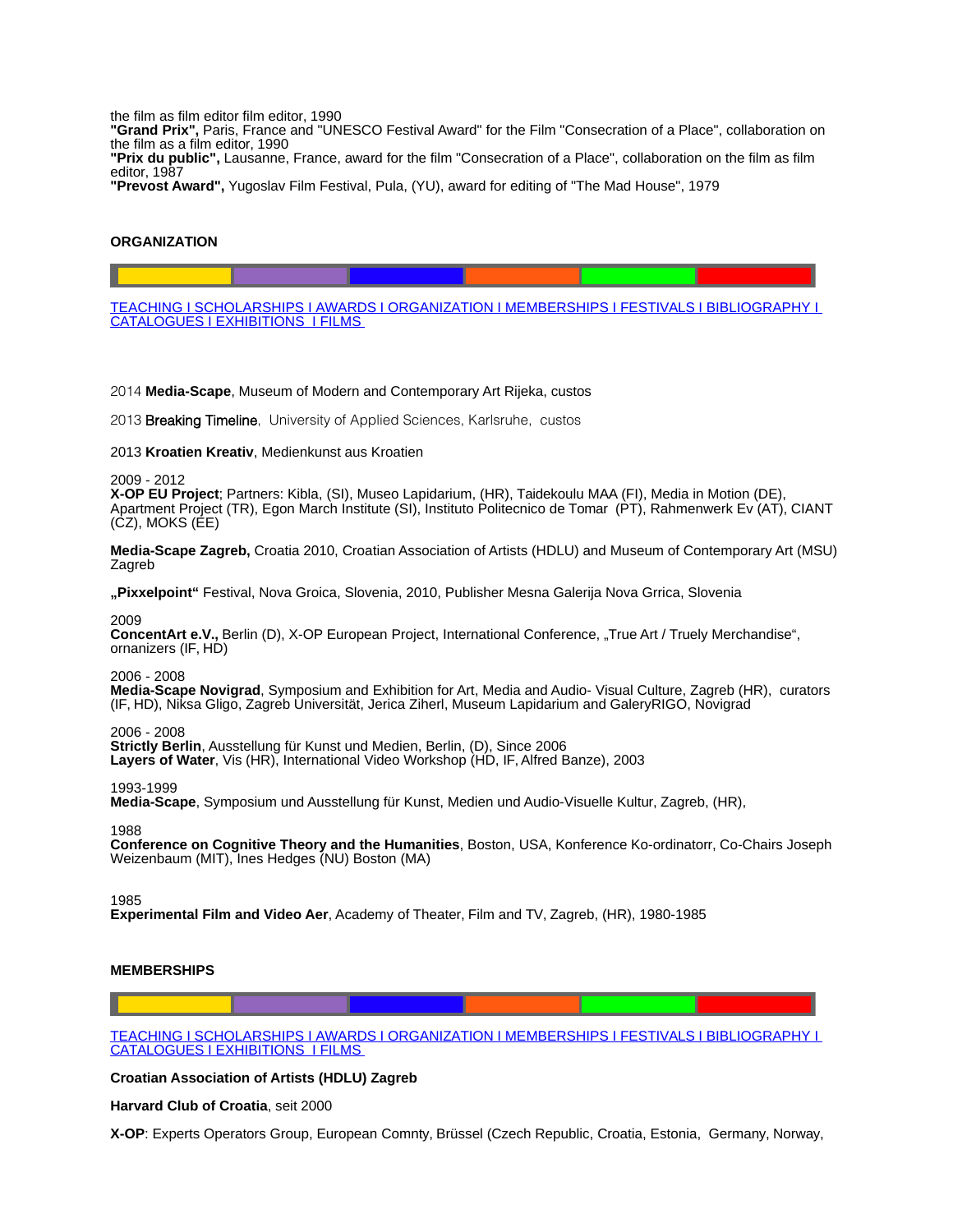Portugal, Slovenia, Turkey) 2008 - 2011

**Media-Expert-Group**, Media Plus, Europäische Gemeinschaft, Brüssel 2001- 2003

**EU Media II Programm**, Europäische Gemeinschaft, Brüssel, 1998-1999

**Videokunst/Multimedia e.V.**, Berlin, seit 1995

**Croatian Association for Promoting of Contemporary Art** (CAPCA), Zagreb, 1990-1993

### <span id="page-3-0"></span>**FESTIVALS / CONFERENCES / SYMPOSIA, PROJECTS**

 [TEACHING](#page-1-2) I [SCHOLARSHIPS](#page-1-1) I [AWARDS](#page-1-0) I [ORGANIZATION](#page-2-0) I [MEMBERSHIPS](http://Mmberships/) I [FESTIVALS](#page-3-0) I [BIBLIOGRAPHY](#page-4-0) I  [CATALOGUES](#page-5-0) I [EXHIBITIONS](#page-6-0) I [FILMS](#page-6-0)

**ADRIART European Project,** International symposia, workshops, lectures, 2013-2016 **X-OP European Project**, internationale Symposium, 2008-2011 **Directors Lounge, Berlin**, (D), 16. Februar 2011, presentation of Pixxelpoint Festival, Nova Gorica, Slovenija and Gorizia, Italy (IF, HD) **X-OP Meeting,** Helsinki, (FI) 2010 **X-OP Meeting,** Mooste, (EST), 2010 **X-OP Meeting,** Tomar (PT), 2010 **Media-Scape Zagreb**, (HR), Meet the Artist, 2010 **X-OP European Project, International Conference**, "True Art / Truely Merchandise", Organization; presentation: Media-Scape Zagreb and Novigrad, ConcentArt e.V., Berlin, 2009<http://www.x-op.eu/> **The 5th International Berlin Directors Lounge**, Berlin (D), 2008 **17.Videokunst Förderpreis - Preise 2008**, Jury Mitglied, Bremen 2008 <http://www.filmbuero-bremen.de/vkp20080.0.html> **O2 World Arena**, Berlin (D), Media Facade Sreening, "City Streams", the frame of Medien Facades Festival, Heiko Daxl and Ingeborg Fülepp, produced by media in motion and Public Art Lab, Berlin, Germany 20084 **Media Facades Festival,** paticipant on the Symposium / Workshop, project presentation, Collegium Hungaricum, Berlin (IF, HD) 2008 **Academy of Fine Arts (ALU),** Zagreb (HR), presentation of videos und video installations (IF, HD) 2006 **Neuer Berliner Kunstverein (NBK),** Berlin (D), presentation of videos und video installations "Konjunktive Beziehungen" (IF, HD) 2004 **Kunstamt Kreuzberg Bethanien**, Berlin (D), presentation of video installations "Dash.Dot.Zero" (IF HD) 2004 **Loop 04**, Art Barcelona, Barcelona (E), Videos and Video installatios (IF, HD) 2004 **Tahiti, Fiji, Cook Islands**, participation on the project "Banyan Project" by Alfred Banze (IF, HD) 2004 **University Art Museum**, Chiang Mai (THA), "Supernatural", participation on the project "Banyan Project" by Alfred Banze (IF, HD) 2004 **New Media Art Festival**, Bangkok (THA), participation on the project "Banyan Project" by Alfred Banze (IF, HD) 2004 **Vis** (HR), Organization of the Workshop "Layers of Water" (IF, HD, Alfred Banze ) 2003 **Academy of Drama Arts (ADU),** Zagreb (HR ) presentation of videoworks (IF, HD) 2002 **Mediaterra**, Athen (GR), presentation of "Medie-Scape Zagreb", 2000 **Frames of the Metropolis**, Zagreb (HR), Project "Small Changes", (IF, HD) 1999 / 2000 **Medi@terra,** Hochschule für Bildende Künste (ASFA), Athen (GR), presentation of "Media-Scape" Zagreb (IF, HD) 2000 **9. Videofestival,** Bochum (D), Videos (IF,HD) 2000 **"Impakt Festival for audiovisual arts"** Utrecht (NL), Videos (IF, HD) 2000 **Zagreb Forum 2000+,** Zagreb (HR), presentation of "Small Changes" (IF, HD) 2000 **International Film and Video Art Festival,** Palermo (I), "L'immagine leggera", Videos (IF, HD) 2000 **Mücsarnok**, Budapest (H), Videos (IF, HD) 2000 **University of Barcelona**, Barcelona (E), European Media Arts Workshop (EU Media II Programm), presentation of "Arche Media" (IF) 1999 **European Media Arts Workshop** (EU Media II Programm), University of Barcelona, Barcelona (SP)1999 **Hochschule für Film und Fernsehen**, Potsdam-Babelsberg, (D) Symposium "Arche Media", 1998 **European Media Arts Workshop** (EU Media II Programm), UWCN Caerlon & Coleg Glan Hafren, Cardiff (GB), Lecture "The Puzzle that Teach", 1998 **Symposium - Mit dem virtuellen Studio in nächste Jahrtausend,** IRT (Institut für Rundfunktechnik GmbH) München, (D), Lecture "Künstlerische schaffen in den neuen Medien - eine Herausforderung sich in den multimedialen Welten zu Bewegen", 1998 **New Imaging Technologies** (EU Media II Programm), European Teacher´s Forum, Femis, Paris (F), CD ROM presentation of the project "Landschaft Heute", 1998 **BERLINAPOLI 2**, Neapel (I), Videos (IF, HD) 1999 BERLINAPOLI 2, Berlin (D), Tacheles, Videos (IF, HD) 1999 **Transmediale Berlin**, Berlin (D), video programm "Berlin Collection" (IF, HD) 1998 **Femis,** Paris (F), New Imaging Technologies (EU Media II Programm), European Teacher´s Forum, presentation of CD ROM :Project "Landschaft Heute - Electronic Landscape" (IF) 1998 **UWCN Caerlon & Coleg Glan Hafren**, Cardiff (GB), European Media Arts Workshop (EU Media II Programm), presentation of CD ROM :Projekt "The Puzzle that Teach" (IF) 1998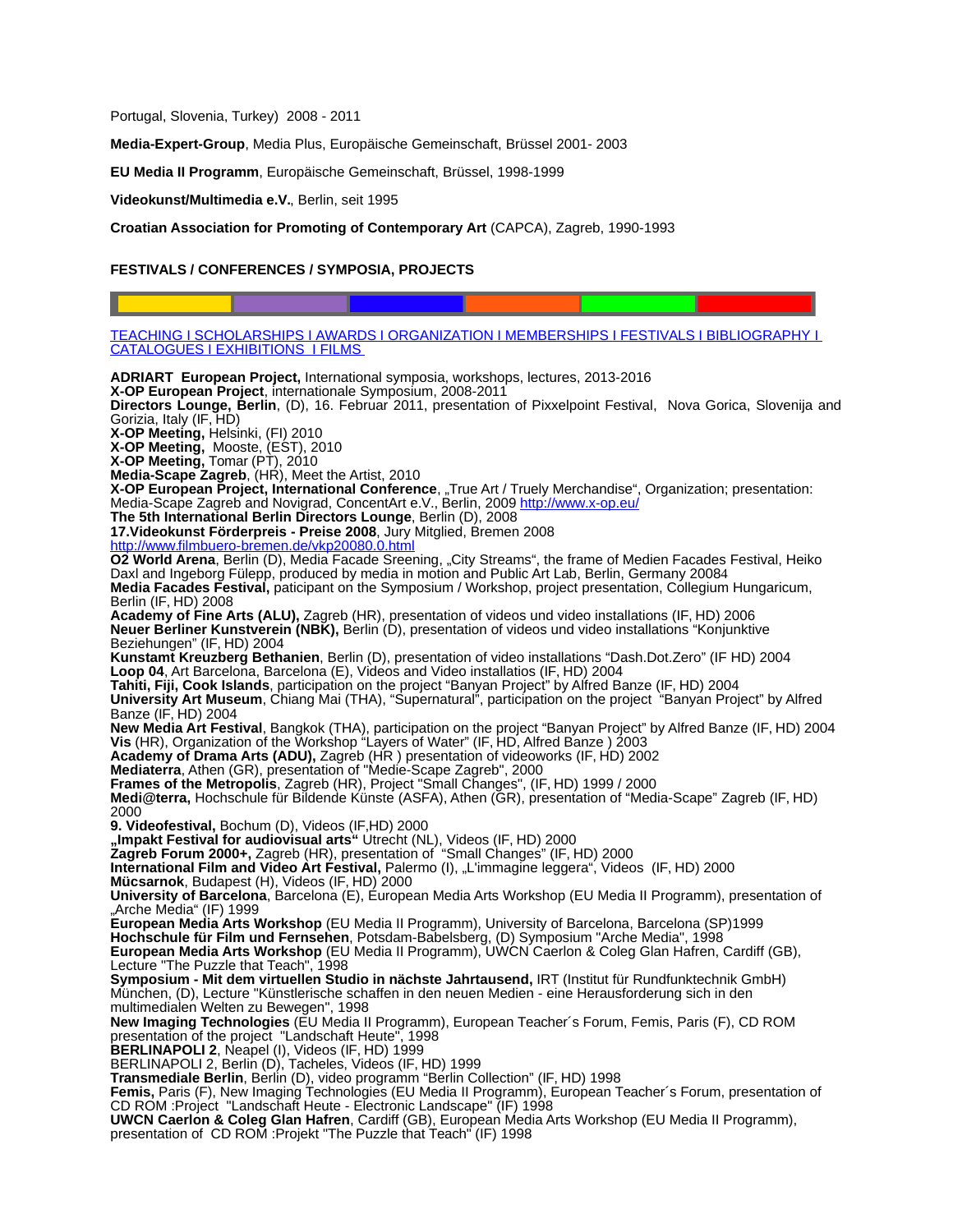**Hochschule für Film und Fernsehen (HFF),** Potsdam-Babelsberg (D), presentation of CD ROM :Project "Arche Media" (IF) 1998 **Marstall, Ceterum Censeo,** Berlin (D), video program "VKMM – Video Kunst Multimedia Verein" (IF, HD) 1998 **Academy of Drama Art (ADU),** Zagreb (HR), video program (IF, HD) 1997 **film + arc,** Biennale für Film und Architekktr, Graz, (A), Jury Memeber, 1997 **Ciudad de Video,** Vigo (ES), video programm (IF, HD) 1997 **Künstlerhof Buch**, Berlin (D), "2. Operative", videos (IF, HD) 1997 **4. Randspiele,** St. Annen Kirche, Zepernick (D), videos (IF, HD) 1997 **Internationales Kunstzentrum** Drewen and Akademie der Künste Berlin (D), video project "Local TV" (IF) 1997 **Film+Arc,** Biennale für Film und Architektur, Graz (A), jury member (IF) 1997 **5 Interactiva, International Festival of New Media**, Potsdam-Babelsberg, (D), jury member, 1996 **Hrvatski dom likovni umjetnosti (HDLU),** Zagreb (HR), curators "Media-Scape 3" (IF, HD) 1995 **National Gallery**, Budapest (H), video "Memory of Perception" (IF, HD) 1995 **Akademie für Darstellende Künste (ADU),** Zagreb (HR), videos (IF, HD) 1995 **Akademie der Künste,** Berlin (D), Sommerakademie, workshop "Dramaturgy of Interactive Films" (IF) 1994 **3. Interactiva, International Festival of New Media**, Potsdam-Babelsberg (D), presentation of the project "The Mystery of the Rosebud", 1994 **Freunde der Deutschen Kinematek**, Berlin, (D), speaker on the symposium "New Technologies in Film", 1994 **European Media Art Festival**, Osnabrück, (Dl lecture "From...to..Stories about Interactive Films", 1994 **CAD Forum-Media Scape, Zagreb**, (HR), lecture "Designing Strategies of Interactive Movies", 1994 **3. interactiva,** International Festival of New Media, Potsdam-Babelsberg, (D), presentation of the project "The Mystery of the Rosebud" (IF) 1994 **Museum of Contemporary Art**, Long Beach (USA): video "Memory f Perception" (IF, HD) 1994 **The Kitchen**, New York (USA), video "Memory f Perception" (IF, HD) 1994 **Stichting Achterstraat,** Hoorn (NL), video "Memory f Perception" (IF, HD) 1994 **Akademie für Darstellende Künste** (ADU), Zagreb (HR), video program (IF, HD) 1994 **European Media Art Festival, Osnabrück**(D), participation on the symposium (IF) 1994 **Academy of Fine Arts**, Maastricht (NL), Videoprogramm (IF, HD) 1994 **National Gallery**, London (GB), presentation of the project "Multimedia to Improve Visual Literacy" (IF) 1993 **Retina 93**, Szigetvar (H), video program "Young Croatian Video Art" (IF, HD) 1993 **Galerie David, Bielefeld** (D), Video "Spuren-Traces" (IF, HD) 1993 **CAD Forum**, Zagreb (HR) lecture "The Expectation Gap", 1993 **Film and Video Festival Retina,** Szygetvar (H), video program: "Young Croatian Video Art", (IF, HD) 1993 **Fachhochschule für Gestaltung**, Würzburg, (D), video program (IF, HD) 1993 **Video Fest, Berlin**, (D), video program "Recent videos from Croatia" (IF, HD) 1992 **MUU Media Festival**, Helsinki (SF), video program "Yugoslav Crisis" (IF, HD) 1992 **European Media Art Festival**, Osnabrück (D), speaker on the symposium "Technische Innovation & künstlerische Praxis", 1992 **MUU Media Festival**, Helsinki, (FIN), lecture "Yugoslav Crisis", (IF, HD) 1992 **Video Fest,** Berlin (D), lecture, "Recent Videos from Croatia", 1992 **Electronic Imaging and the Visual Arts,** National Galery, London (GB), lecture "Multimedia to Improve Visual Literacy - Updated Version", 1992 **TISEA - Third International Symposium on Electronic Art**, Sydney (AU), lecture "Local Wisdom in the Global Village", 1992 **Structural Changes in Video Studies**, Schwartzach (D), speker on the symposium; Text: "Development and Future of Video Studies in Croatia", 1991 **European Media Art Festival**, Osnabrück, (D) "Media Art: Where does it go?" speaker on the symposium, 1991 **CAD Forum**, Zagreb (HR), lecture "Interactive Television in the Informatic Age", 1991 **European Media-Art Festival**, Osnabrück (D), participant on the symposium,1990 **University TV**, Hamburg (D), participant on the project,1990 **CAD Forum**, Zagreb (HR, lecture "Hypermedia in Art and Education", 1990 **5th International Conference on Systems Research, Informatics and Cybernetics**, Baden-Baden (D) lecture "Multimedia to Improve Visual Literacy", 1990 **Image and Sound Festival**, Den Haag (HL), lecture"Interaktive Technologien in den USA", 1988 **Internationales Festival des June Film**, Hyeres, as journalist, 1984 **International es Film Festival**, Berlin (D), as journalist, Text "Video mami filmase" **Internationales Film Festival**, Berlin (D), as journalist, Text "Forum mladog filma", 1983

<span id="page-4-0"></span>**BIBLIOGRAPHY**

 [TEACHING](#page-1-2) I [SCHOLARSHIPS](#page-1-1) I [AWARDS](#page-1-0) I [ORGANIZATION](#page-2-0) I [MEMBERSHIPS](http://Mmberships/) I [FESTIVALS](#page-3-0) I [BIBLIOGRAPHY](#page-4-0) I  [CATALOGUES](#page-5-0) I [EXHIBITIONS](#page-6-0) I [FILMS](#page-6-0)

**Media-Scape Zagreb, Croatia 2010, ISBN: 987-9536508-64-8, Publisher: Croatian Association of Artists (HDLU) Zagreb, ISBN: 987-9536508-64-8**

**"Pixxelpoint"**Festival, Nova Groica, Slovenia, 2010, Publisher Mesna Galerija Nova Grrica, ISBN 978-961-6783-07-1 **"Wunschbrunnen",** European media Art Festival, Osnabrück, 02.-06.06.2001, Osnabrück 2001, Seite 372-373, ISBN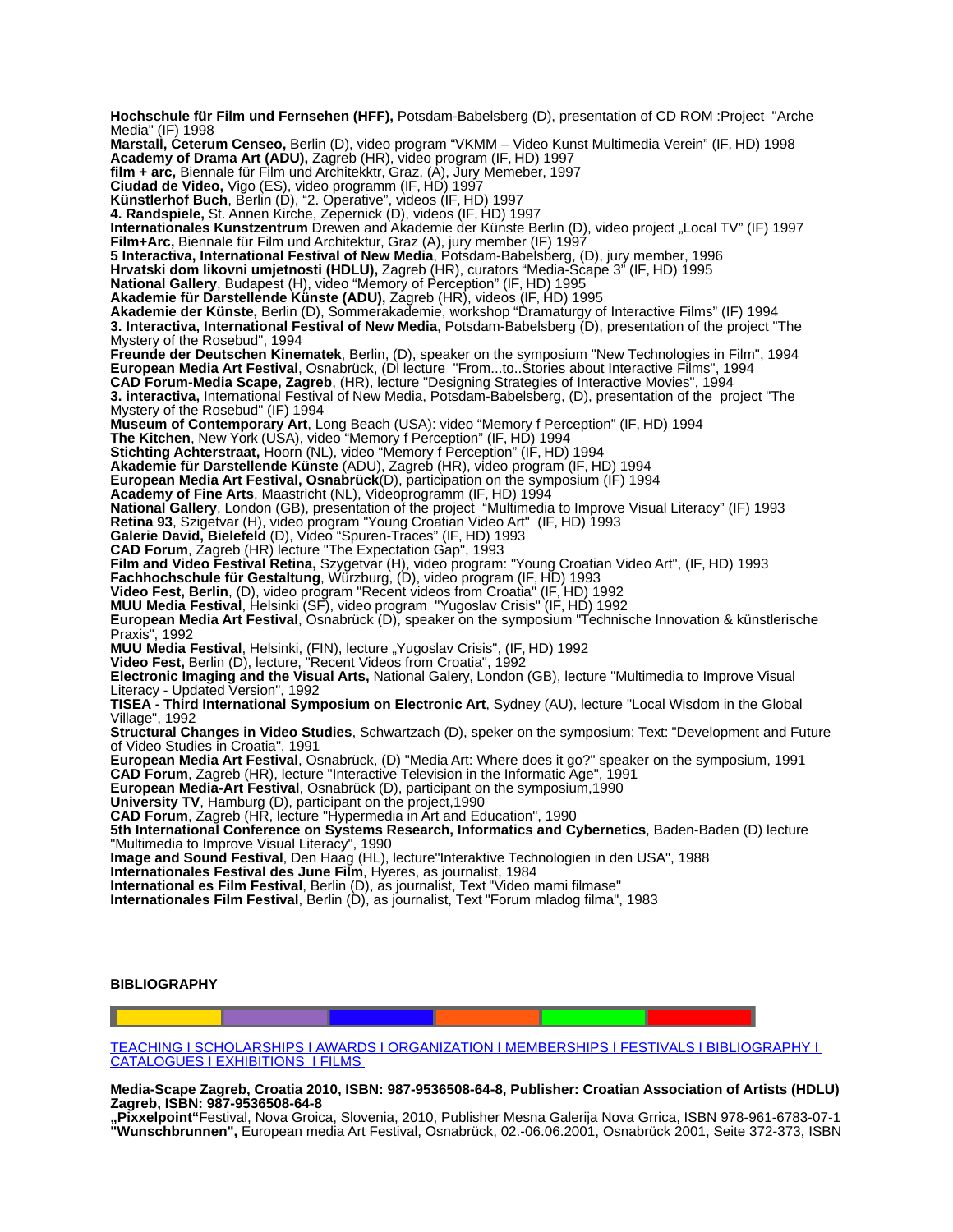3-926501-7, Fülepp I., Daxl H.

**"Sounds, Lights, Signs",** Frames of Metropolis, 4. International Urban Planning Seminar Zagreb 1999 **"small changes"** 07.-10. 04.1999, Zagreb, Fülepp I., Daxl H.

"@ Home", "Media Research", Croatian Journal for Journalism and the media, Vol. 4 No, 2 Zagreb 1998, Theme: "Interactive Publishing in Central Europe" Seite 266-272, ISSN 1330-6928, Fülepp I., Daxl H., **"Music and Moving Image, Coincidence and Necessity, Construction-Deconstruction - Abstraction",** 20th

Music Biennale Zagreb, International Festival of Contemporary Music Zagreb, April 16.- 25.04.1999, Zagreb, Seite 62- 63, 66-66, Fülepp I., Daxl H.

**"Fragments of Voyager's (E) Scape - Revision and So Long with Reality",** Media-Scape 3, Zagreb, International Exhibition and Symposium on Art and Media, 24.-29.06.1995 Zagreb, Seite 96-97, Fülepp I., Daxl H. **"Turbulences of Transition",** Media-Scape 3, Zagreb, International Exhibition and Symposium on Art and Media,

24.-29.06.1995 Zagreb, Seite 69-69, Fülepp I., Daxl H. **From...To...Stories about Interactive Movies",** Turbulences of Tradition, Media-Scape 3, Zagreb, International

Exhibition and Symposium on Art and Media, 24.-29.06.1995 Zagreb, 1995, Seite 12-16, Fülepp I., Daxl H. **"Von...bis...Geschichten über interaktive Filme"**, European Media Art Festival, Osnabrück, 07.-11.10.1994., Seite 288-291, ISBN:3-926501-13-8, Fülepp I., Daxl H.

**"The Role of Editing in the Development of Dramatic Nerrative in Interactive Movies",** CAD Forum '94, 5. International Conference on Development and Application of Computer Systems, Integration of New Technologies, GIS, Architecture, Design, Media, Zagreb, 05.-07.06.1994. Seite 37-39, ISBN 953-96057-9-7, Fülepp I. **"The Expectation Gape - Human Factor in Technological Progress of New Media",** CAD Forum '93, 4. International Conference on Development and Application of Computer Systems, Integration of New Technologies, GIS, Architecture, Design, Media, Zagreb, 12.-16. 05.1993, Seite 249-251, ISBN 953-96057-0-9. Fülepp I. **"Multimedia To Improve Visual Perception",** Electronic Imaging and Visual Arts, EVA '92 London, 29.07.1992, London, 1992, Seite 68-75, Fülepp I.

**"Local Wisdom in the Global Village",** Cultural Diversity in the Global Village, TISEA - Third International Symposium on Electronic Art, Sydney, 09-13.11.1992, Seite 117, ISBN 0-646-11930, Fülepp I., Daxl. H. **"Development and Future in Video Studies in Croatia",** Editor Petzke I., Structural Changes in Video Studies, Schwarzach 1991, Bundesministerium für Bildung und Wissenschaft Bon, 1992, Fülepp I.

**"Interactive Television in Informatic Age",** CAD Forum '91, International Conference on Development and Application of Computer Systems, Integration of New Technologies, Computers in Architecture and Design, Conference Proceedings, SAH CAD Section Zagreb, 1991, Seite 173-176, Fülepp I.

**"Hypermedia in Art and Education",** CAD Forum '90, International Conference on Development and Application of Computer Systems, Integration of New Technologies, CAD in Architecture, Environmental Planning and Design, Conference Proceedings, SAH CAD Section Zagreb, 1990, Fülepp I.

**"Multimedia to Improve Visual Literacy",** 5th International Conference on Systems Research, Informatics and Cybernetics, Conference Proceedings, Baden-Baden, 1990, Fülepp I., Baletic B.

### <span id="page-5-0"></span>**CATALOGUES**

 [TEACHING](#page-1-2) I [SCHOLARSHIPS](#page-1-1) I [AWARDS](#page-1-0) I [ORGANIZATION](#page-2-0) I [MEMBERSHIPS](http://Mmberships/) I [FESTIVALS](#page-3-0) I [BIBLIOGRAPHY](#page-4-0) I  [CATALOGUES](#page-5-0) I [EXHIBITIONS](#page-6-0) I [FILMS](#page-6-0)

**Media-Scape Zagreb, Croatia 2012,** SBN: 978-953-6508-78-5

**Media-Scape Zagreb, Croatia 2010**, ISBN: 987-9536508-64-8, Publisher: Croatian Association of Artists (HDLU) Zagreb, ISBN: 987-9536508-64-8

**"Pixxelpoint"**Festival, Nova Groica, Slovenia, 2010, Publisher Mesna Galerija Nova Grrica, ISBN 978-961-6783-07-1 **"Insert"** Retrospective of Croatian Video Art, Publisher: Museum of Contemporary Art, Zagreb, Croatia 2008, ISBN 978-953-7615-02-4, Pages 92 i 266-269

"Die schönsten Franzosen kommen aus New York", collection of Metropolitan Museum in the Neue Nationalgalerie Berlin, video installation as introduction to the exhibition, SMB Staatliche Museen zu Berlin 2007, ISBN Museumsausgabe 978-3-88609-584-1, Seite 286

**"Tuned Graphics"** Gallery RIGO, Novigrad / Cittanova 2005, video installation and DVD, pages 62

**"40 Jahre Videokunst, was fehlt?"** collection "Archiv Magazin, Herausgeber Projektraum Deutscher Künstlerbund" 2006, page 17-19

**"Changes, Songs and Inbetweens",** Galerija Studentski Centar Zagreb 2006, 10 pages

**"Sehnsucht inc.",** Landcommanderij Alden Biesen, Belgien 2006, ISBN 9080560677, D/20067892671,

Rauminstallation"Gemüse und Obst Sendet"page 28-31

**"Paradies"** MAIS Projekt Berlin Alexanderplatz 2003, ISBN 3-00-013874-9, video installtion "Dash.Dot.Zero", page 182

"Multilog", Kunstmuseum Skopje 2001, ISBN 9989-694-36-2, Videoinstallatin "Torn Thread" und "Panta Rhei",page s21 - 24

**"cITy",** International media art award 2000, ZKM / Center for Art and Media, Karlsruhe, SWR / Süd West Rundfunk, ISBN 3-928201-24-7, Seite120

**"Arche Media",** Hochschule für Film und Fernsehen Potsdam-Babelsberg, 1998, Catalogue design and Project, "Video Brunnen", 18 pages

**"Klangkunst",** Akademie der Künste, Berlin, Prestel München, New York 1996, ISBN 3-7913-16990, Videoinstallation "Vortex, 24 Hours Berlin",pages 166 i 167, 199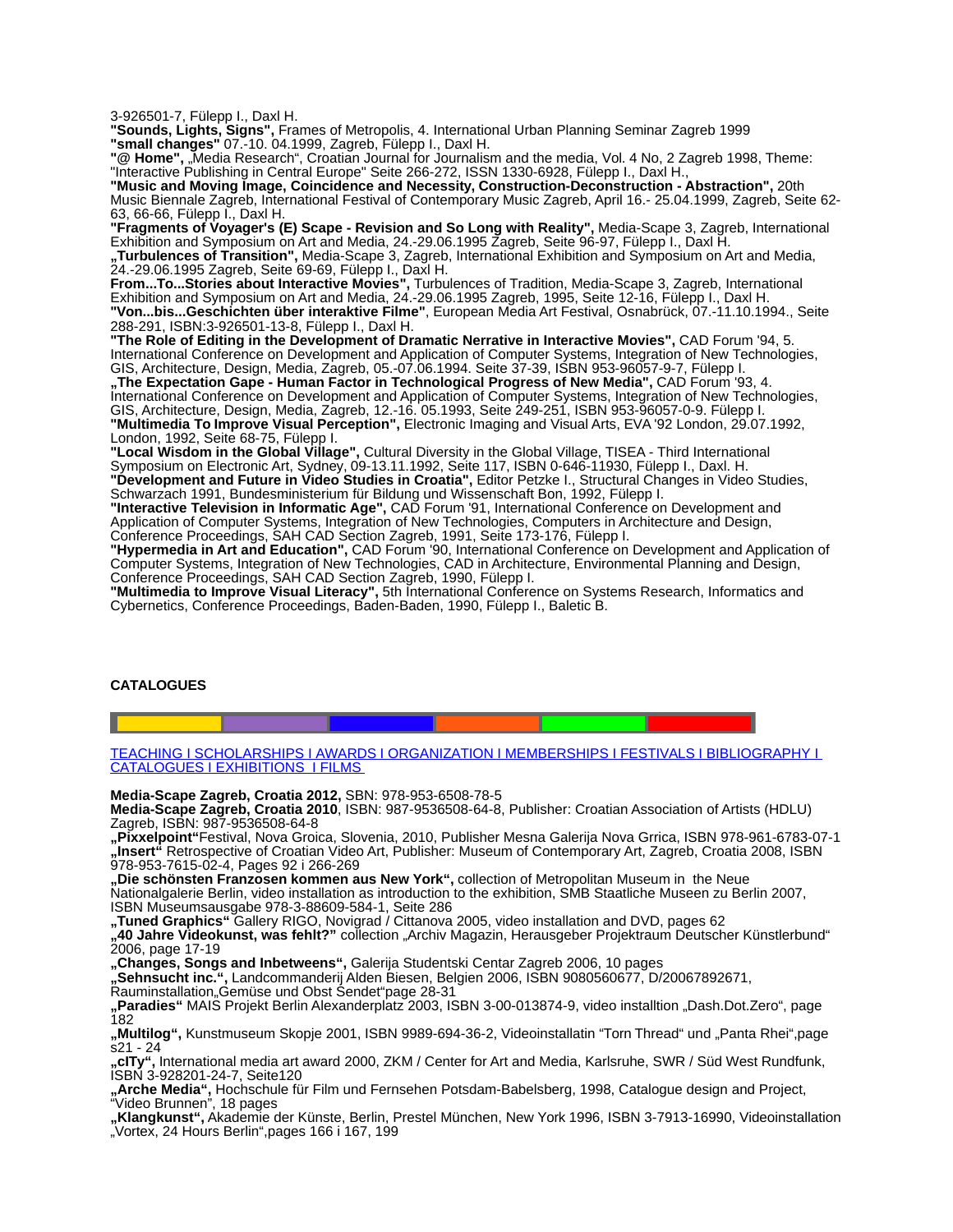**"Designers of Tomorrow, the Media Messages of the 21st Century",** Akademie der Künste Berlin, 1994, Project "Narrative of the Future, Strategies of Interactive Movies" pages 84, 85, 110

# <span id="page-6-0"></span>**EXHIBITIONS, FESTIVALS, CONFFERENCES**

 [TEACHING](#page-1-2) I [SCHOLARSHIPS](#page-1-1) I [AWARDS](#page-1-0) I [ORGANIZATION](#page-2-0) I [MEMBERSHIPS](http://Mmberships/) I [FESTIVALS](#page-3-0) I [BIBLIOGRAPHY](#page-4-0) I  [CATALOGUES](#page-5-0) I [EXHIBITIONS](#page-6-0) I [FILMS](#page-6-0)

### **X-OP European Project, International Conference**,

**100 years of Max Liebermann Villa,** Berlin (D), Multimedia installation since 2010 (IF, HD)

**Directors Lounge, Berlin**, (D), 16. Februar 2011, curators, prezentation Pixxelpoint Festival, Nova Gorica, Slovenia and Gorizia, Italy (IF, HD)

**Deutschen Künstlerbund Berlin**, (D), 28. January - 04. March 2011, "It's Guaranteed" , WINDOWS II – window Projektions (IF, HD)

**Digital Art + Sound Weekend,** Transmediale 2011, Berlin – Wedding (D), 22 . January – 13. March 2011, " are made of this 2" , (IF, HD)

**X-OP Meeting,** Helsinki, (FI), 09. - 14. November 2010, Presentation Media-Scape 2010, (IF, HD)

**X-OP Meeting,** Mooste, Estonia, 2010

**X-OP Meeting,** Tomar (PT), 6. Mai 2010, Cine-theatre Paraíso, "Die Gegenwart ist nicht die Wirklichkeit" / " Present doesn't Equal Reality", Video Program (IF, HD)

**ConcentArt e.V. Berlin**, (D), "Reality Now", 22. January - 18. February 2010, "Winkers / flag semaphores 010.1.22 beta" (IF, HD)

**Media-Scape Zagreb**, (HR), 08. - 29. October 2010, "Winkers" and "RGB", video Installation, (IF, HD)

**Pixxelpoint Festival**, Nova Gorica, Slovenia and Gorizia, Italiy, 2010, curators (IF, HD)

X-OP European Project, International Conference, "True Art / Truely Merchandise", Organization; Presentation: Media-Scape Zagreb and Novigrad, ConcentArt e.V., Berlin, 2009 (IF, HD)

**Directors Lounge Berlin,** 26. November 2009, Z-Bar Berlin (D), Video Program "Die Gegenwart ist nicht die Wirklichkeit" / " Present doesn't Equal Reality" (IF, HD)

**X-OP Meeting in Istanbul**, Turkey, 6. September 2009 Video Program "Playful Structures" (IF, HD)

**Strictly Berlin**, SOS - Strategies of Survival, Berlin (D), 8. - 30. September 2009, curators and organizators and video installtion "dash.dot.zero" and "Torn Thread" (IF, HD)

**Media-Scape** "Novi(media)grad / Citta(media)nova", City Permutations"per(mutations)" Symposium, Part IV - Infinite Games, 31. August - 3. September 2009, co-curators and co-organizers and video installtion "dash.dot.zero" und "Torn Thread"(IF, HD)

**The Fifth International Berlin Directors Lounge,** "Immer nach Norden und dann Geradeaus" Video **ArtNeuland** "Ballance" Video (IF, HD)

**17.Videokunst Förderpreis - Preise 2008**, Member of the jury, Bremen 2008

<http://www.filmbuero-bremen.de/vkp20080.0.html>

**Media Facades Festival,** Teilnahme an der Symposium / Workshop, Projektpräsentation, Collegium Hungaricum Berlin (IF, HD) 2008 http://www.mediaarchitecture.org/mediafacades2

**Galerie der Künste Berlin**, "Immer nach Norden, und dann geradeaus", Video, 5 Min., Media in motion Berlin (IF), 2008

**Neue Nationalgalerie**, Berlin Multivision "Gesichter des 19. Jahrhundert", 9 synchronized video screens of each 40 minutes video as introduction to the exhibition "Die schönsten Franzosen kommen aus New York - Meisterwerke des Metropolitan Museum of Art, New York", Ingeborg Fülepp, Heiko Daxl, Andrea Bärnreuther, production Freunde Neuen Neuenationalgalerie Berlin, Media in Motion, Berlin (D) 2007

**Asperger Galery, Berlin** (D), video installtions and digital prints (IF, HD) 2007

**Gallery RIGO**, Novigrad/Cittanova (HR), curators "Media-Scape" (IF, HD, Jerica Ziherl, Niksa Gligo)

Galerie der Künste (GdK), Berlin (D), curators "Strictly Berlin" (IF,HD,) 2006

**Landcommanderij**, Alden Biesen, (B), group exhibition "Sehnsucht Inc.", space installation "Fröhliche Wissenschaft" (IF, HD) 2006

**Galerija Studentskog Centra**, Zagreb (HR), space-video installation"Changes, Songs and Inbetweens" (IF, HD) 2006 **Galery RIGO,** Novigrad/Cittanova (HR), video installation "Water Upside-Down" (IF, HD) 2005

**White BOX,** München (D), Kultfabrik, group exhibition "all about Berlin…3", video installation "Faces and Phrases" (IF)

**Viktoria Quartier**, Kreuzberg, Berlin (D), exhibition "Continuum", (IF, HD) 2005

**Prima Center**, Berlin (D), presentation of videos (IF, HD) 2004

**Neuer Berliner Kunstverein (NBK),** Berlin (D), presentation of videos and video installations "Konjunktive Beziehungen" (IF, HD) 2004

**Kunstamt Kreuzberg Bethanien**, Berlin (D), presentation of the video installation "Dash.Dot.Zero" (IF HD) 2004 **Loop 04**, Art Barcelona, Barcelona (E), videos and video installations (IF, HD) 2004

**Tahiti, Fiji, Cook Islands**, participation at the "Banyan Project" by Alfred Banze (IF, HD) 2004

**University Art Museum**, Chiang Mai (THA), "Supernatural", participation at the "Banyan Project" by Alfred Banze (IF, HD) 2004

**New Media Art Festival**, Bangkok (THA), participation at the "Banyan Project" by Alfred Banze (IF, HD) 2004 **Kunstamt Kreuzberg Bethanien**, Berlin (D,) presentation at the "Banyan Project" by Alfred Banze (IF, HD) 2004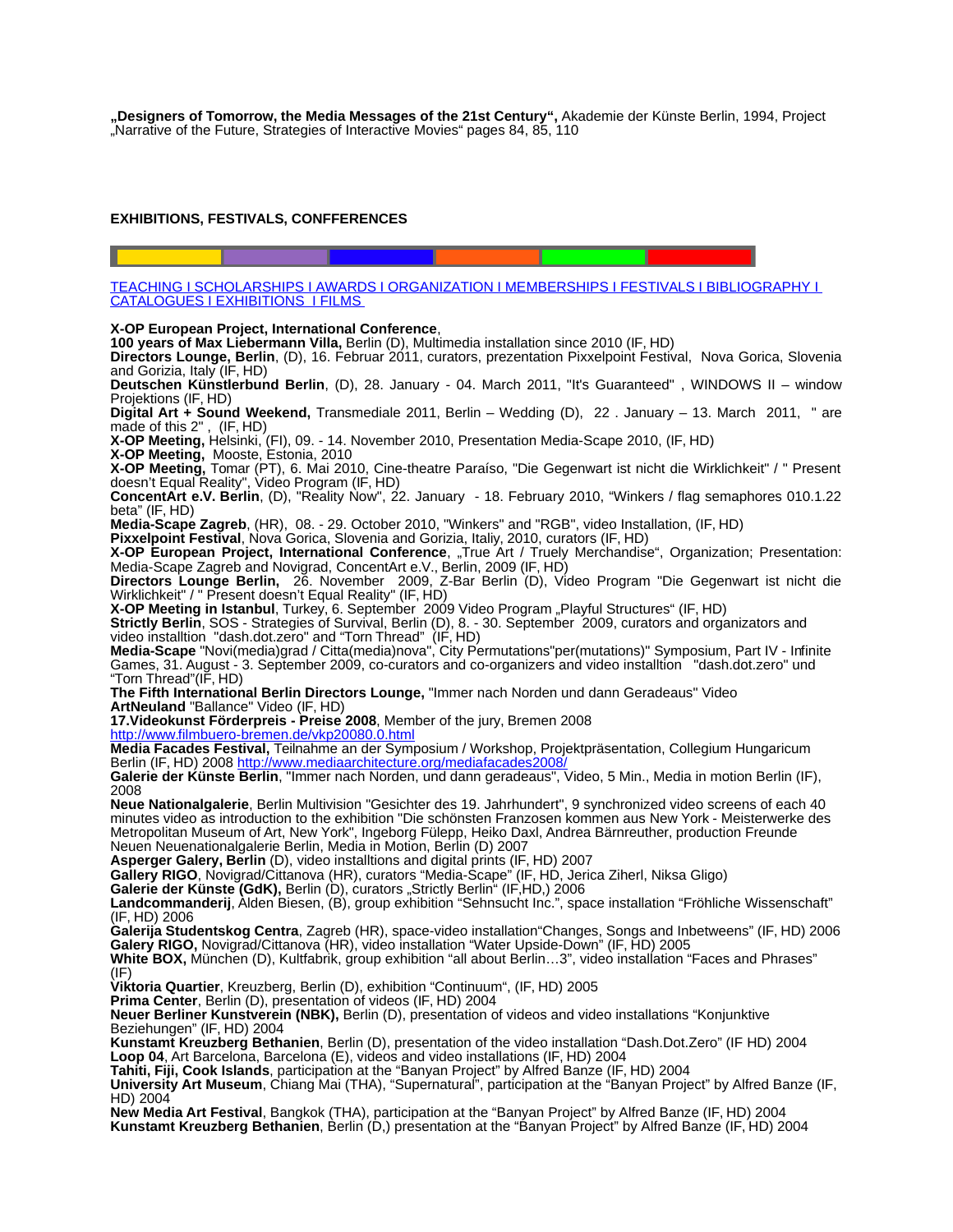**Tiefbunker Alexanderplatz**, Berlin (D), group exhibition "Paradies", installation "Dash.Dot.Zero" (IF, HD) 2003 **Spannwerk,** Berlin (D), Lange Nacht der Museen, video installation "Panta-Rhei" (IF, HD) 2003

Studio 63, Berlin (D), space installation "gemüSeundObst Sendet (SOS)" (IF, HD) 2003

**Vis** (HR), organisation of the video workshop "Layers of Water" (IF, HD, Alfred Banze) 2003

**International Festival of New Film**, Split (HR) and **Embassy of Republic Croatia**, Berlin (D), video installation "Layers of Water" (HD, IF, Anna Anders, Alfred Banze, Ana Bilankov, Daniela Butsch, Heiko Daxl, Thorsten Nass, Katrin Nölle, Tanja Ravlic, Thorsten Streichardt, Clea Waite), 2003

**Embassy of Republic Croatia**, Berlin (D), presentation and video installation "Layers of Water" (IF, HD and others) 2003

**Academy of Drama Arts (ADU),** Zagreb (HR), selected videos and video installations (IF, HD) 2002

**Vertikales Museum / Felix-Nussbaum-Haus**, Osnabrück (D), video installation "Wish-Well" (IF, HD) 2001 - 2002 **Städtisches Museum**, Zwickau (D), video installation "Avant-Garde-Robe" (IF, HD) 2001

**Landestheater Schleswig-Holstein**, Rendsburg (D), Büchner-Fest, selected videos (IF, HD) 2001

**National-Gallery**, Skopje (MAK), Multilog, video installations "Panta-Rhei" and "Torn Thread" (IF, HD) 2001

**International Film and Video Art Festival**, Palermo (I), "L'immagine leggera", selected videos (IF, HD) 2000 **Mücsarnok**, Budapest (H), selected videos (IF, HD) 2000

**9. Videofestival**, Bochum (D), selected videos (IF, HD) 2000

**Impakt Festival** for audiovisual arts" Utrecht (NL), selected videos (IF, HD) 2000

**Podewil** - Zentrum für aktuelle Künste, Berlin (D), video stage for the concert "White" (IF, HD) 2000 **Akademie der Künste,** Berlin (D), Kunstlabor 2000 Berlin.Buch - Media Dimensions, video installation

"Wunschbrunnen" (IF, HD) 2000

**Akademie der Künste,** Berlin (D), Kunstlabor 2000 Berlin-Buch - Media Dimensions, VJ for the Concert "Noice-Jam" (IF, HD) 2000

**Medi@terra,** Hochschule für Bildende Künste (ASFA), Athen (GR), presentation of the symposium **"Media-Scape"** Zagreb (IF, HD) 2000

**Zagreb Forum 2000+,** Zagreb (HR), presentation of the project "Small Changes" (IF, HD) 2000

**University of Barcelona**, Barcelona (E), European Media Arts Workshop (EU Media II Programm), presentation of the project "Arche Media" (IF) 1999

**Podewil,** Zentrum für aktuelle Künste, Berlin (D), Ensemble Zeitkratzer, video stage for the concerts "Urban Wasteland", (IF) "Der Kältefeind", (IF) 1999

**Frames of the Metropolis**, Zagreb (HR), presentation of the project "Small Changes"(IF, HD) 1999

**Museum of Contemporary Art (MSU)** Zagreb (HR), curators "Media-Scape 7" (IF, HD) 1999

**Akademie der Künste,** Berlin (D), "Klangperfonale", video installation "Vortex" (IF, HD) 1999

**BERLINAPOLI 2**, Neapel (I), selected videos (IF, HD) 1999

**BERLINAPOLI 2**, Berlin (D), Tacheles, selected videos (IF, HD) 1999

**Transmediale** Berlin, International Festival for Art and Digital Culture, Berlin (D), video program "Berlin Collection" (IF, HD) 1998

**Museum of Contemporary Art (MSU)** Zagreb (HR), curators "Media-Scape 6", (IF, HD) 1998

**Museum of Contemporary Art (MSU)** Zagreb (HR), "Media-Scape 6", presentation of the project "Arche Media" (IF) 1998

**Femis,** Paris (F), New Imaging Technologies (EU Media II Programm), European Teacher´s Forum, presentation of CD ROM: "Landschaft Heute - Electronic Landscape" (IF) 1998

**UWCN Caerlon & Coleg Glan Hafren**, Cardiff (GB), European Media Arts Workshop (EU Media II Programm), presentation of the project "The Puzzle that Teach" (IF) 1998

**Hochschule für Film und Fernsehen (HFF),** Potsdam-Babelsberg (D), presentation of the project "Arche Media" (IF) 1998

**Marstall**, Ceterum Censeo, Berlin (D), video program "VideoKunstMultimediaVerein" (IF, HD) 1998

**Academy of Drama Art** (ADU), Zagreb (HR), video program (IF, HD) 1997

**5. Randspiele,** St. Annen Kirche, Zepernick (D), video "Vortex" (IF, HD and others) 1997

**Gallery Schwarzenberg,** Berlin (D), ,,tat.bestaende", video installation "Vortex" (IF, HD and others) 1997 **Internationales Kunstzentrum Drewen and Akademie der Künste** Berlin (D), video documentation " Local TV" (IF)

1997

**Museum of Contemporary Art** (MSU) Zagreb (HR), curators "Media-Scape 5" (IF, HD) 1997

**Film+Arc,** Biennale für Film und Architektur, Graz (A), jury member (IF, HD) 1997

**Akademie der Künste** Berlin (D), Interactive CD-ROM "Electronic Landscape" (IF, HD) 1997

**Sonambiente,** international sound art exhibition for the 300 years anniversary of Akademie der Künste Berlin, Berlin (D), video installation "Vortex" (IF, Hdand others) 1996

**Klanggalerie im Sender Freies Berlin** (SFB), Berlin (D), "Inselmusik", video installation "Vortex" (IF, HD and others) 1996

**Museum of Contemporary Art** (MSU) Zagreb (HR), "Media-Scape 4", curators (IF, HD) 1996

**Ciudad de Video, Vigo** (ES), video program (IF, HD) 1996

**Künstlerhof** Buch, Berlin (D), "2. Operative", selected videos (IF, HD) 1996

**4. Randspiele, St. Annen Kirche**, Zepernick (D), selected videos (IF, HD) 1996

**Hrvatski dom likovni umjetnosti** (HDLU), Zagreb (HR), curators "Media-Scape 3" (IF, HD) 1995

**National Gallery**, Budapest (H), video "Memory of Perception" (IF, HD) 1995

**Academy of Drama Art** (ADU), Zagreb (HR), video program (IF, HD) 1995

**Akademie der Künste**, Berlin (D), Summer Academy, workshop "Dramaturgy of Interactive Films" (IF) 1994

**MultiMedijski Centar**, Zagreb (HR), curators Media-Scape 2, video "Memory of Perception" (IF, HD) 1

**Irrton - Festival für Virtuelle Irritation**, Berlin (D), installation "Memory f Perception" (IF, HD) 1994

**3. interactiva,** International Festival of New Media, Potsdam-Babelsberg, (D), presentation of the project: "The Mystery of the Rosebud" (IF) 1994

**Museum of Contemporary Art**, Long Beach (USA): video "Memory f Perception" (IF, HD) 1994 **The Kitchen**, New York (USA), video "Memory f Perception" (IF, HD) 1994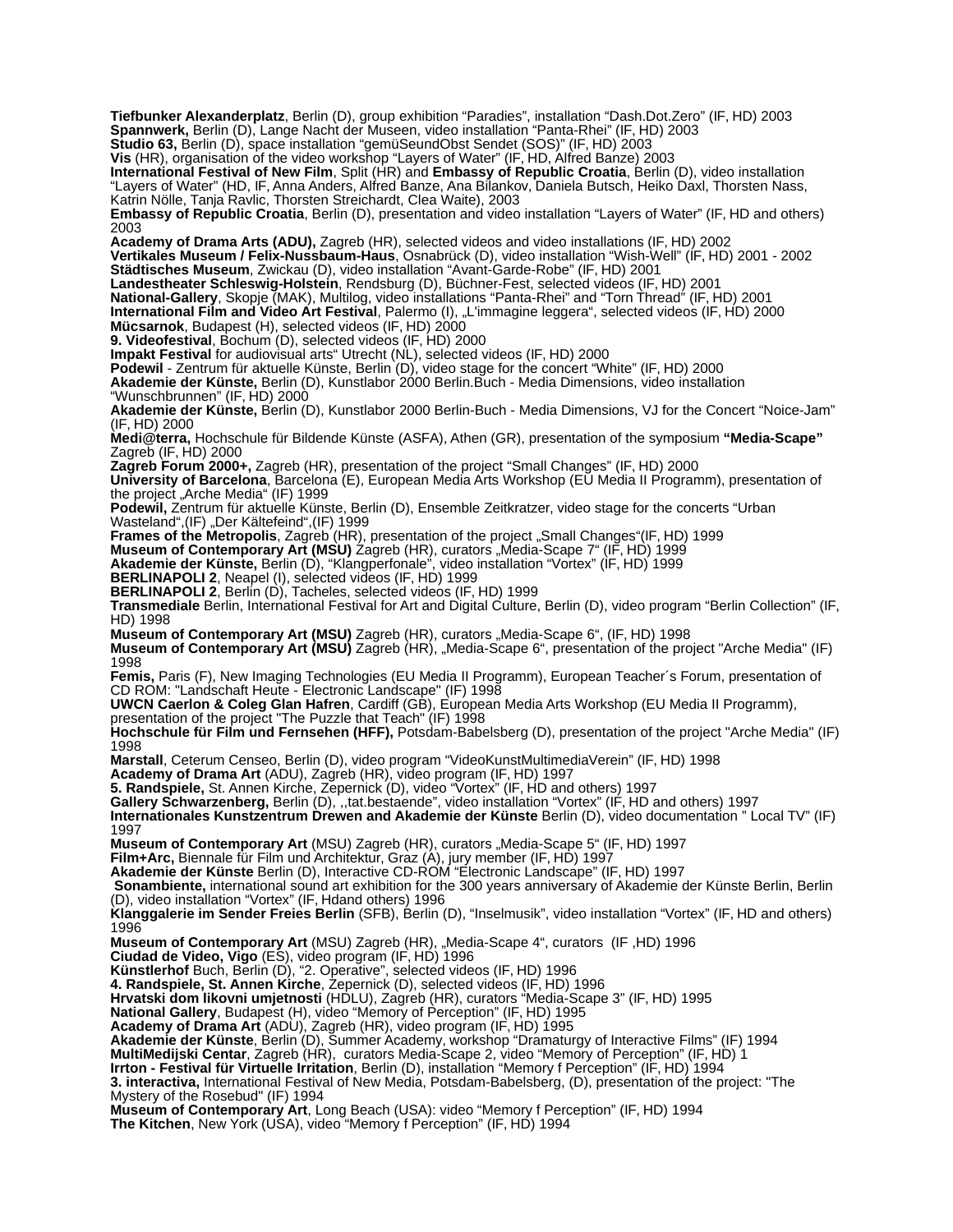**Stichting Achterstraat**, Hoorn (NL), video "Memory f Perception" (IF, HD) 1994 **Academy of Drama Art** (ADU), Zagreb (HR), video program (IF, HD) 1994 **European Media Art Festival**, Osnabrück (D), participant on the symposium (IF) 1994 **Academy of Fine Arts**, Maastricht (NL), video program (IF, HD) 1994 **National Gallery**, London (GB), presentation of the project "Multimedia to Improve Visual Literacy" (IF) 1993 **Museum Mimara**, Zagreb (HR), curators, Media-Scape 1, (IF, HD) **1993 Retina 93**, Szigetvar (H), video program "Young Croatian Video Art" (IF, HD) 1993 **Galerie David**, Bielefeld (D), video "Spuren-Traces" (IF, HD) 1993 **Fachhochschule für Gestaltung**, Würzburg, (D), video program (IF, HD) 1993 **Royal Gallery of New South Wales, Sydney** (AUS), Third International Symposium on Electronic Art, presentation of the project "Local Wisdom in the Global Village" (IF, HD) 1992 **Video Fest,** Berlin, (D), video program "Recent Videos from Croatia" (IF, HD) 1992 **MUU Media Festival**, Helsinki (SF), video program "Yugoslav Crisis" (IF, HD) 1992 **CAD Forum**, Zagreb, (HR), project "Interactive Television in Informatic Age" (IF) 1991 **5th International Conference on Systems Research, Informatics and Cybernetics**, Baden-Baden (D) presentation "Multimedia to Improve Visual Literacy" (IF) 1990 **University TV**, Hamburg (D), participation on the project (IF) 1990 **CAD Forum**, Zagreb, (YU), presentation "Hypermedia in Art and Education" (IF)

# **FILMS, VIDEOS, VIDEO INSTALLATIONS, VIDEO-STAGE AND VIDEO DOCUMENTATIONS**

# [TEACHING](#page-1-2) I [SCHOLARSHIPS](#page-1-1) I [AWARDS](#page-1-0) I [ORGANIZATION](#page-2-0) I [MEMBERSHIPS](http://Mmberships/) I [FESTIVALS](#page-3-0) I [BIBLIOGRAPHY](#page-4-0) I  [CATALOGUES](#page-5-0) I [EXHIBITIONS](#page-6-0) I [FILMS](#page-6-0)

**"(Im)Material Art" / "Wa(h)re Kunst**", Exhibition at ConcentArt e.V., video documentation Ingeborg Fülepp, produced by Media in Motion Berlin (D) 2008

**"Immer nach Norden, und dann geradeaus",** video, 5 Min., Produced by Media in motion Berlin (D) 2008 **"Istrian Colors", video 5 Min.,** Produced by Media in Motion Berlin (D) 2007 **/** 2008

**"Reservereifenperformance"** performance of Maren Strack, video documentation Ingeborg Fülepp, produced by Media in motion Berlin (D) 2008

**"BRACE survival kit performance"** Performance by Barbara Caveng, video documentation Ingeborg Fülepp, produced by Media in Motion Berlin 2008

**"Strictly Berlin",** DVD Collections Heiko Daxl and Ingeborg Fülepp, produced by Media in Motion Berlin (D) 2008 **"Strictly Berlin",**video documentation of exhibition Ingeborg Fülep, produced by Media in Motion Berlin (D) 2008 **"Gesichter des 19. Jahrhundert",** Multivision,9 x 40 min.. synchronised video projections as introduction to the exhibition "Die schönsten Franzosen kommen aus New York - Meisterwerke des Metropolitan Museum of Art, New York", Neue Nationalgalerie, Berlin, Ingeborg Fülepp, Heiko Daxl, Andrea Bärnreuther, production Freunde Neuen Neuenationalgalerie Berlin, Media in Motion, Berlin (D)

**"Strictly Berlin",** DVD Collections Heiko Daxl and Ingeborg Fülepp, produced by Media in Motion and Galerie der Künste, Berlin (D) 2007

**"Medie-Scape Novigrad",** DVD Ingeborg Fülepp, video documentation, production Museo Lapidarium and Media in Motion, Berlin / Novigrad (HR / D) 2007

**"Strictly Berlin",** video documentation of exhibition, Ingeborg Fülepp, produced by Media in Motion Berlin (D) 2007 **"Sehnsucht Inc.",** Alden Biesen, Belgium, space installation Ingeborg Fülepp and Heiko Daxl, "Fröhliche Wissenschaft" (B) 2006

**"Changes, Songs and Inbetweens",** exhibition - space video installation, Ingeborg Fülepp and Heiko Daxl, Galerija studentskog centra, Zagreb, (HR) 2006

**DVD Documentation: Two Solos**:, "VIDEO PEACOCK", performance of Benoit Maubrey and "INFRARED" performance of Katja Rotzol, Galerie der Künste (GdK), video documentation and interactive DVD, Ingeborg Fülepp, production Media in Motion, Berlin (D) 2006

**DVD Documentation: ad(d)s CIRCUS (Cordinos World),** exhibition of Andreas Hensel, Galerie der Künste (GdK), video documentation and interactive DVD, Ingeborg Fülepp, production Media in Motion, Berlin (D) 2006

**DVD Documentation: MOITOUTSEUL [mwatusoel],** exhibition of Jan-Peter E.R. Sonntag, Galerie der Künste (GdK), video documentation and interactive DVD Ingeborg Fülepp, production Media in Motion, Berlin (D) 2006 **DVD Documentation: glück ESPEJO DEL MUNDO**, exhibition curated by Mercedes Estarellas, Galerie der Künste (GdK), video documentation and interactive DVD Ingeborg Fülepp, production Media in Motion, Berlin (D) 2006 **Nachhall,** object installation; "(R)EMISSION", Ingeborg Fülepp and Heiko Daxl, Prima Center, Berlin (D) 2005 **Continuum**, videoi nstalltions "Gleichgewicht", "Dash.Dot.Zero", object installation; " Message in the Bottles", "GemüSe und ObSt sendet", Ingeborg Fülepp and Heiko Daxl, Viktoria Quartier Kreuzberg, Berlin (D), 2005 **Faces and Phrases**, installation Ingeborg Fülepp, White BOX Kultfabrik, München,(D) 2005

**Second Law of Thermodynamics**, installation Heiko Daxl and Ingeborg Fülepp, Prima Center Berlin, (D) 2005 **To and From**, installation Heiko Daxl and Ingeborg Fülepp, Prima Center Berlin, (D) 2005

**Power by Means of Net**, installation Heiko Daxl and Ingeborg Fülepp, Prima Center Berlin, (D) 2005

**Eminent**, installation Heiko Daxl and Ingeborg Fülepp, Prima Center Berlin ,(D), installation, (IF, HD) 2005

**(R)EMISSION**, installation Heiko Daxl and Ingeborg Fülepp, Prima Center Berlin, (D) 2005

**"Strictly Berlin",** DVD Collections Heiko Daxl and Ingeborg, produced by Media in Motion and Galerie der Künste, Berlin (D) 2005

**Neither – I see the see**, 15 Min., music Valerio Pizzorno, speaker Mona Mur, video Heiko Daxl and Ingeborg Fülepp, production Media in Motion, Berlin, (D) 2005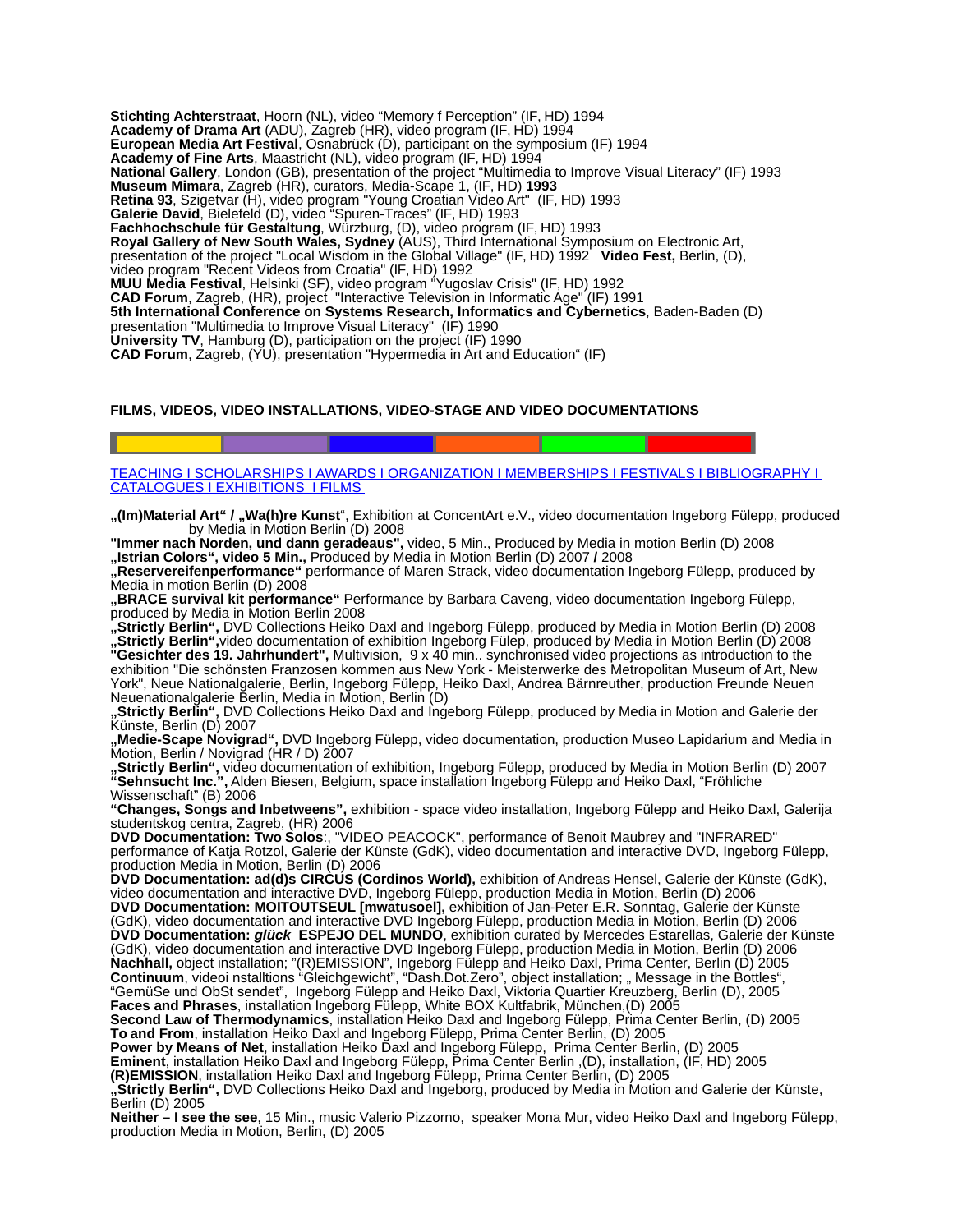**Water Upside-Down**, 12 Min., music Igor Kuljeric, video Heiko Daxl and Ingeborg Fülepp, production Media in Motion, Berlin, (D) 2005

**Geschichten aus Friesland**, video and interctive DVD Ingeborg Fülepp, production media in Motion, Berlin (D) 2005 **DVD Documentation: Dekonstruktiv**, exhibition of Antal Lux, Viktoria Qaurtier, Berlin Kreuzberg, video documentation and interactive DVD, Ingeborg Fülepp, production Media in Motion, Berlin (D)

**Euriental Colours**, 7 Min.,video Heiko Daxl and Ingeborg Fülepp, production Media in Motion, Berlin, (D) **Changes, Songs and In-betweens**, 14 Min, video Heiko Daxl, Ingeborg Fülepp; music Thobias PM Schneid, production media in motion, Berlin (D) 2004

**Geschichten aus Friesland**, 7 Min., video and interctive DVD Ingeborg Fülepp, production media in Motion, Berlin (D) 2004

**Tomaten – Paradeis**, video and sound Heiko Daxl, Ingeborg Fülepp, production Media in Motion, Berlin (D) 2003 **DASH.DOT.ZERO**, Tiefbunker Alexanderplatz, Berlin (D), video installation Heiko Daxl and Ingeborg Fülepp 2003 **GemüSe und Obst Sendet**, Galerie 69, Berlin (D), object-in-space-installation, Heiko Daxl and Ingeborg Fülepp 2003

**Layers of Water**, International Festival of New Film, Slit (HR); concept and organization: Alfred Banze (D), Heiko Daxl (D), Ingeborg Fülepp (D/CRO), participants Anna Anders (D), Alfred Banze (D), Ana Bilankov (HR), Daniela Butsch (D), Heiko Daxl (D), Ingeborg Fülepp (D/HR), Thorsten Nass (NL/D), Katrin Nslle, Tanja Ravlic (HR), Thorsten Streichardt (D), Clea Waite (USA) 2003

**Oskar in der Schule**, 30 Min., DV Video Ingeborg Fülep, production Media in Motion, Berlin (D) 2002 **Avant-Garde-Robe**, 5 Min, video and sound Heiko Daxl, Ingeborg Fülepp, production media in motion, Freunde Aktueller Kunst, Berlin / Zwickau (D) 2001

**Avant -Garde -Robe**, Städtisches Museum, Zwickau (D), video installation, Heiko Daxl and Ingeborg Fülepp 2001 Panta Rhei, National Gallery "Daut Pasa Amam", Skopje (MAC), video installtion, Heiko Daxl and Ingeborg Fülepp 2001

Torn Thread, National Gallery "Daut Pasa Amam", Skopje (MAC), Music Zbigniew Karkowski, video installtion Heiko Daxl and Ingeborg Fülepp 2001

**Wish-Well**, Museum Felix-Nussbaum-Haus, Osnabrück (D), interactiv videoinstalltion Heiko Daxl and Ingeborg Fülepp 2001

**Glas - Glazba**, 5 Min., video and sound Heiko Daxl, Ingeborg Fülepp, music Dror Feiler and an old Croatian song, production Media in Motion and Media-Scape Zagreb, Berlin / Zagreb (D / HR) 2000

**Oskar in der Schule**, 60 Min., video and sound Ingeborg Fülepp, production Media in Motion, Varel/Berlin (D) 2000 **Wunschbrunnen**, Akadenie der Künste, "Media-Dimensions", Berlin/Buch (D), video installtion, Heiko Daxl and Ingeborg Fülepp 2000

**Noise-Jam**, Akadenie der Künste, "Media-Dimensions", Berlin-Buch (D), Music Zbigniew Karkowski, Elliot Sharp, Carsten Nicolai, Masami Akita, video and VJ Heiko Daxl, Ingeborg Fülepp, Lilivan 2000

**White**, Podewil, Berlin (D), music Zbigniew Karkowski played by Zeitkratzer-Ensemble, video stage Heiko Daxl and Ingeborg Fülepp 2000

**Der Kältefeind**, Podewil, Berlin 1999, music Boris Hegenbart played by Zeitkratzer-Ensemble, video stage Ingeborg Fülepp 1999

**Urban Wasteland**, Podewil, Berlin (D), music Ulrich Krieger played by Zeitkratzer-Ensemble, video stage Ingeborg Fülepp 1999

**Ljeto s Nadom**, 30 Min., video and sound Ingeborg Fülepp, production Media in Motion, Berlin/Dalmatia (D / HR) 1998

**The Scanner Room**, Museum of Contemporary Art, Zagreb (HR), space installation Heiko Daxl and Ingeborg Fülepp 1998

**Videobrunnen**, Hochschule für Film und Fernsehen, Potsdam-Babelsberg, (D), interactive video installation (model) Heiko Daxl and Ingeborg Fülepp 1998

**Seraphin Spuren**, 70 min., video documentation Heiko Daxl, Ingeborg Fülepp, Antal Lux, Veit-Lup, music Wolfgang Rihm, production Akademie der Künste, Berlin, Ensemble 13, Berlin (D) 1997

**Vortex - 24 Hours Berlin: Halt! - Stadt Mitte, Dichter und Denker, Juwellen am Zoo, Montan-Wilhelmsruh,** 10 min., video Heiko Daxl and Ingeborg Fülepp, music Georg Katzer and Bert Wrede, production Akademie der Künste, Berlin (D)

**Faces and Phrases**, CD-ROM Ingeborg Fülepp, production Media in Motion Berlin, (D) 1996

**Vortex - 24 hrs Berlin**, "sonambiente - internationale Klangkunst", Berlin (D), idea Heiko Daxl; organisation Heiko Daxl, Gerd Rische, Veit-Lup; video Heiko Daxl, Ingeborg Fülepp, Hartmut Jahn, Antal Lux, Maria Vedder, Veit-Lup, Angela Zumpe; music Lutz Glandien, Erhard Grosskopf, Günther Heinz, Georg Katzer, Bert Wrede, Helmut Zapf 1996 **Fenster zum Hof**, 12 Min., video Ingeborg Fülepp, music Frano Parac, production: Media in Motion, Orfej HRT 1992, Berlin/Zagreb (D/HR) 1995

**ETI**, 9 Min., video, sound Hans Peter Kuhn, Hanns Zischler, production Media in Motion, Merve Verlag, Berlin/Zagreb (D/HR) 1995

**Suspended Memories - Forgotten Gods**, 66 Min., video Ingeborg Fülepp, Heiko Daxl, production Mundo Media, Hearts of Space und Celestial Harmonies, music and music production Steve Roach, Jorge Reyes and Suso Saiz, Osnabrück, (D) 1994

**Memory of Perception**, Podewil "Irrton - Festival für Neue Musik", Berlin (D), video and space installtion Ingeborg Fülepp, Heiko Daxl, Christoph Hildebrand, Bettina Wackernagel 1994

**Irrton**, 70 Min.,Video, with Heiko Daxl,, Antal Lux, production Pfau-Verlag Köln (D) 1994

**Brazil**, 3 Min., 8mm film Ingeborg Fülepp, production MIT Cambridge USA 1986

**Women at Harvard,** 8 Min., VHS video Ingeborg Fülepp, production MIT Cambridge USA 1987

**Ballet,** 7 min., 16 mm film Ingeborg Fülepp, production Academy for Theatre and Film, Zagreb (HR) 1977 **Raum-Biografie**, 7 min., 16 mm film Ingeborg Fülepp, production Academy for Theatre and Film, Zagreb (HR) 1977 **Raub**, 16 mm, 3 Min., 16 mm film Ingeborg Fülepp, production Academy for Theatre and Film, Zagreb (HR) 1975 **Suicide**, 16 mm 3 Min., 16 mm film Ingeborg Fülepp, production Academy for Theatre and Film, Zagreb (HR) 1974 **Unten die Brücke**, 16 mm, 3 Min., 16 mm film Ingeborg Fülepp, production Academy for Theatre and Film, Zagreb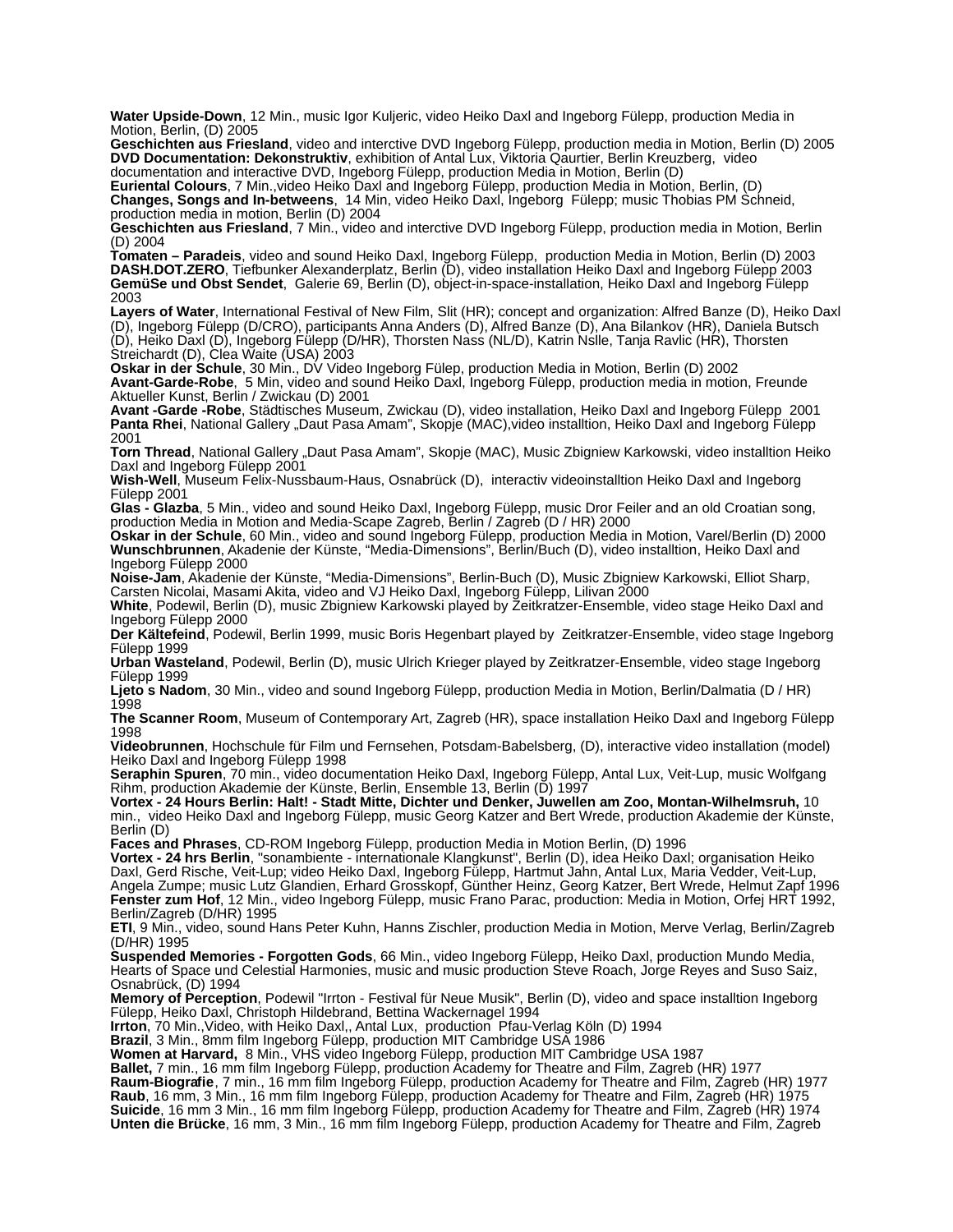(HR) 1973

#### **FILM EDITING**

 [TEACHING](#page-1-2) I [SCHOLARSHIPS](#page-1-1) I [AWARDS](#page-1-0) I [ORGANIZATION](#page-2-0) I [MEMBERSHIPS](http://Mmberships/) I [FESTIVALS](#page-3-0) I [BIBLIOGRAPHY](#page-4-0) I  [CATALOGUES](#page-5-0) I [EXHIBITIONS](#page-6-0) I [FILMS](#page-6-0)

#### **[IMDb](http://us.imdb.com/name/nm0299782/)**

<http://us.imdb.com/name/nm0299782/>

## **LONG FEATURE FILMS – as film editor**

**Müde Wggefahrten**, 16 mm, 75 min., Prod. ZDF/Kleines Fernsehspiel, Zero Film Berlin, Dir. Z. Solomon, 1996 (Max Teis für beste Film1997 **Sedma kronika**, 35mm, 140 Min., Prod. Jadran Film Zagreb, Dir. B. Gamulin,, 1995 **Fourth Part of the Brain**, 55 min., Prod. Igman Film Paris, Dir. N. Dizdarevic, 1995 **Ljeto za sjecanje**, 35mm, 100 Min., Prod. Zagreb Film, Zagreb, Dir. B. Gamulin, 1990 (1990 Great Silver "Arena", Yugoslav Film Festival in Pula, Croatia) **Zlocin u skoli**, 35mm, 100 Min., Prod. Adria Film, Zagreb, Dir. B. Ivanda, 1982 **Snadji se druze**, 16mm, 100 Min., Prod. TV Zagreb, Dir. B. Makarovic, 1981 **Luda kuca,** (Prevost Preis für Schnitt) 16mm, 90 Min., Prod. Jadran Film, Zagreb, Dir. Lj.Ristic, 1980

### **LONG FEATURE FILMS – as assistant editor**

**Courtship,** 35mm, Prod. WGBH Boston, Dir. Howard Cummings and Horton Foot (Academy Award winner für "To Kill the Kockingbird" 1962), 1986 **Wallenberg, A Hero's Story,** 35mm, Dir. Lamont Johnson, 1985 **Transylvania 6-5000**, 35mm, Prod. New World Pictures Los Angeles, Dir. Rudy de Lucca, 1985 **Mussolini: The Untold Story**, M ini TV Serie 35mm, Prod. Trian Productions, Los Angeles, Dir. Billy Graham, 1985 **The Winds of War,** Mini TV Serie, Prod. Paramount Pictures, Los Angeles, Dir. Dan Curtis, Associate producer Branko Lustig (Oscar für "Schindlers Liste"! 993), 1983 **Actiaon Stadiom,** 35mm, 90 Min , Prod. Zagreb Film, Zagreb, Dir. Dusan Vukotic (Oscar für Animatiosnfilm "Surogat" 1961), 1977

#### **SHORT FEATURE- and DOCUMENTARY FILMS – as film editor**

**Euklidov pejzaz**, 35mm, 16 Min., Prod. Filmoteka16, Zagreb, Dir. B.runo Gamulin, 1991 **Posvecenje mjesta**, 35mm, 15 Min., Prod. Zagreb Film, Zagreb, Dir. Bruno Gamulin, 1989 **Zagreb, the City of Music**, 35mm, 3 Min, Eurovision Song Contest, Dir. Nenad Puhovski, 1989 **San i java Matije slikara,** 16mm, 15 Min., Prod. Adria Film, Zagreb, Dir. Bruno Gamulin, 1980 **Transatlantik,** 35mm, 12 Min, Prod. Croatia Film, Zagreb, Dir. Mladen Juran, 1980 **Treca smjena,** 35mm, 15 Min., Prod. Zagreb Film, Dir. Petar Krelja, 1980 **U vihoru rata**, 16mm, 60 Min., Prod. TV Zagreb, Dir. Ivan Kocon, 1979 **Masina zelja**, 35mm, 18 Min., Prod. Jadran Film, Zagreb, Dir. Alan Paquola, 1979 **Tisina**, 16mm, 15 Min., Prod. Adria Film, Zagreb, Dir. Z.eljko Lukovic, 1979 **Galapagos**, 16mm, 30 Min., Prod. TV Novi Sad, Dir. M.ilan Rakic, 1978 **Bijelo dugme**, 16mm, 60 Min., Prod. TV Zagreb, Dir. Nenad Puhovski, 1976 **Mrtva luka**, 16mm, 30 Min., Prod. TV Zagreb, Dir. Nenad Puhovski, 1976

#### **WEB DESIGN**

Maren Strack [www.maren-strack.de](http://www.maren-strack.de/)

Antal Lux [www.antallux.de](http://www.antallux.de/)

Media in Motion [www.mediainmotion.info](http://www.mediainmotion.info/)